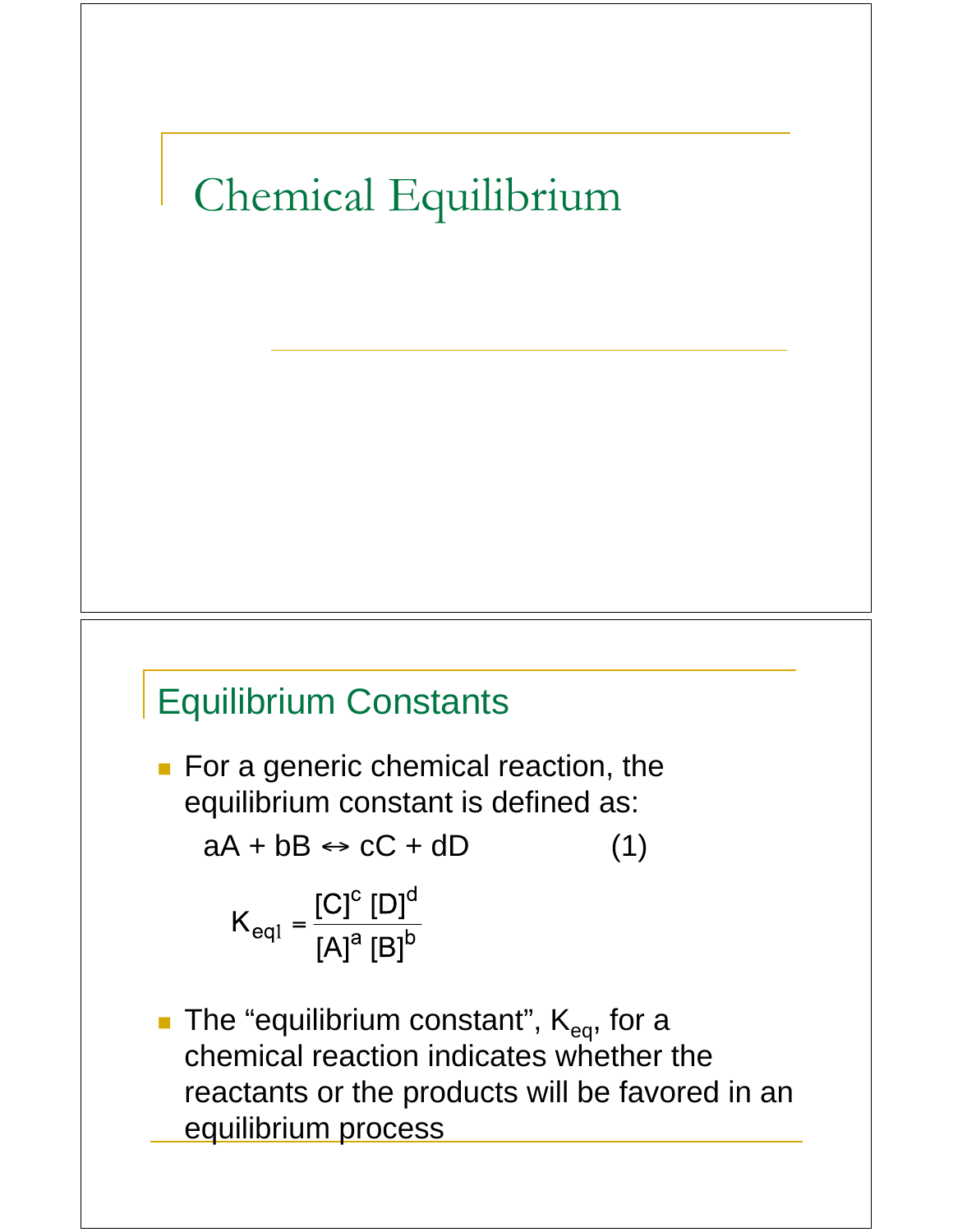#### Equilibrium Constants

**For the reverse reaction** 

 $cC + dD \leftrightarrow aA + bB$  (2)

 the equilibrium constant is the inverse of the forward reaction:

$$
K_{eq2} = \frac{1}{K_{eq1}} = \frac{[A]^a [B]^b}{[C]^c [D]^d}
$$

#### Equilibrium Constants

**Nhen reactions are added to produce a net** reaction, the net equilibrium constant is the product of the  $K_{eq}s$  for each reaction:

$$
HA \Leftrightarrow H^{+} + A^{-}
$$
\n
$$
(1)
$$
\n
$$
H^{+} + C \Leftrightarrow HC^{+}
$$
\n
$$
(2)
$$
\n
$$
HA + C \Leftrightarrow HC^{+} + A^{-}
$$
\n
$$
(net)
$$
\n
$$
K_{1} = \frac{[H^{+}][A^{-}]}{[HA]} \quad K_{2} = \frac{[HC^{+}]}{[H^{+}][C]}
$$
\n
$$
K_{net} = K_{1}K_{2} = \frac{[HC^{+}][A^{-}]}{[HA][C]}
$$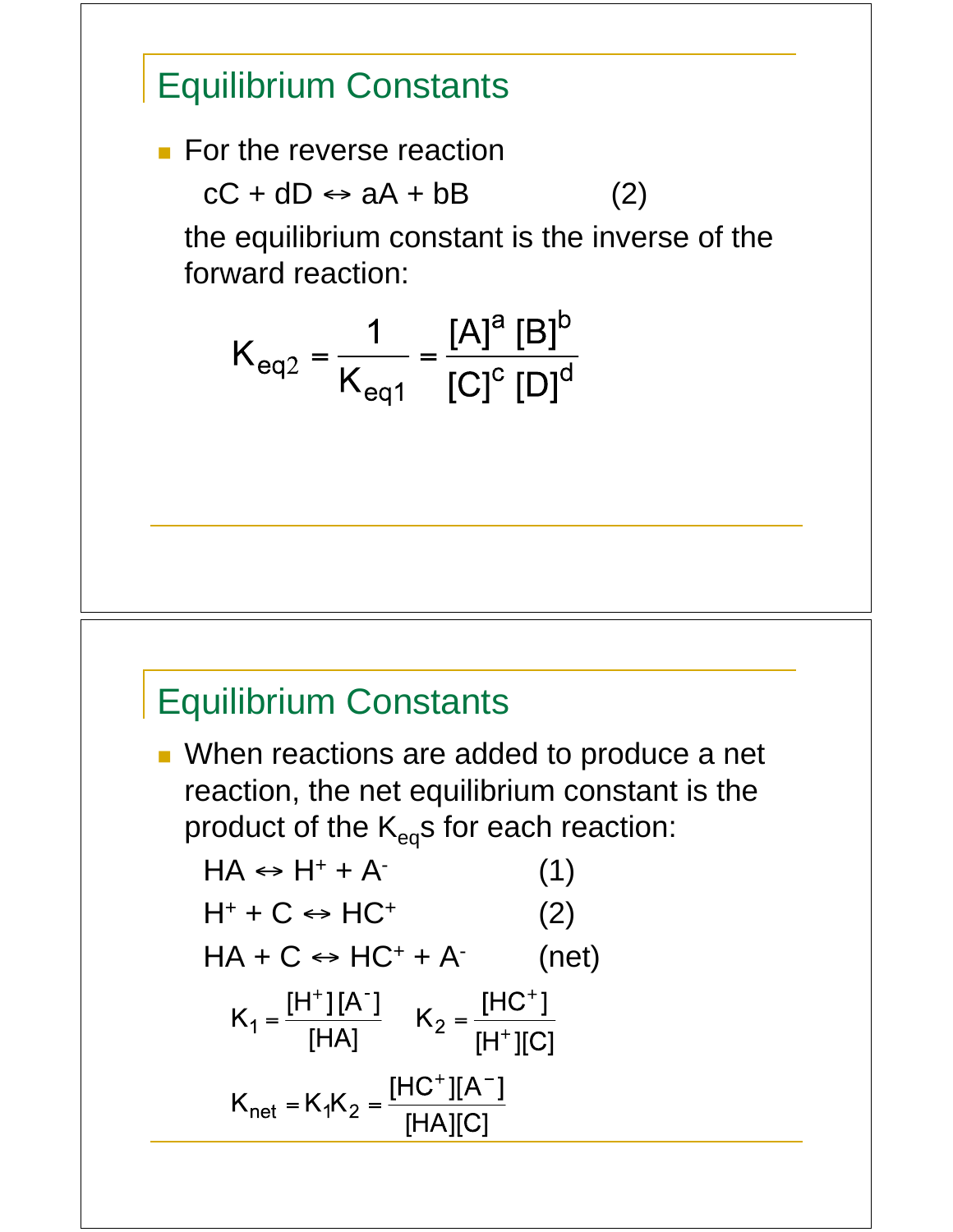

#### **Thermodynamics**

**Entropy,**  $\Delta S$ **, is a measure of the change of** disorder when going from reactants to products

$$
CH_4 + 2O_2 \rightarrow CO_2 + 2H_2O(g)
$$

$$
\Delta S^{\circ}_{rxn} = -5.14 \text{ J/K}
$$

n The products are more ordered than the reactants

$$
NaCl(s) \rightarrow Na^{+}(aq) + Cl^{-}(aq)
$$

 $\Delta S^{\circ}{}_{rxn} = 43.4 \text{ J/K}$ 

n The products are more disordered than the reactants—more space between ions in solution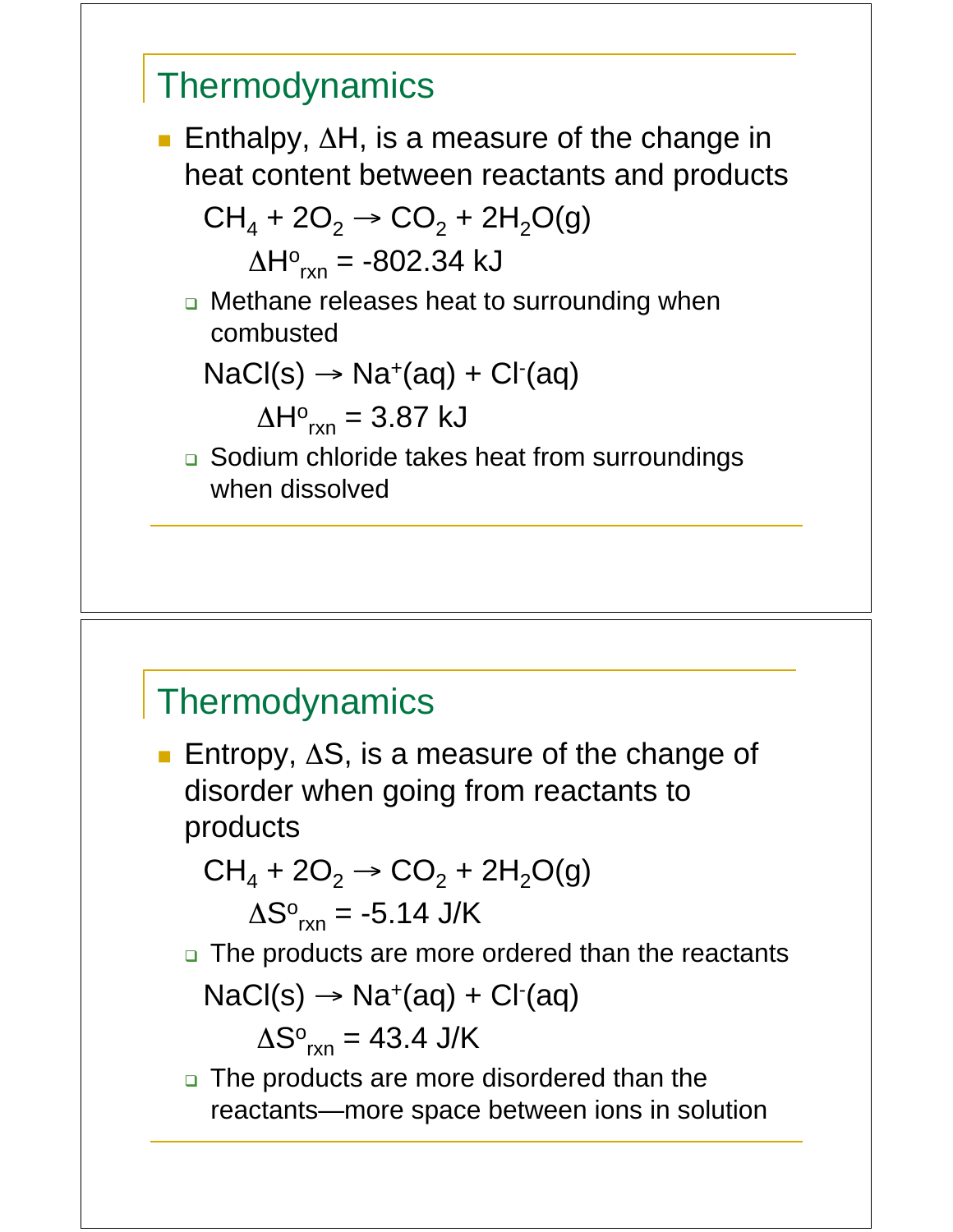

#### **Thermodynamics**

 $\blacksquare$  AG is also a measure of where the equilibrium for a reaction will lie:

**u** If  $\Delta G_{rxn}$  < 0, the reaction is product favored

- **u** If  $\Delta G_{rxn}$  > 0, the reaction is reactant favored
- **u** If  $\Delta G_{rxn} = 0$ , the reaction is in equilibrium
- **The equilibrium constant is related to the** Gibb's Free Energy:

 $K_{eq} = exp{-\Delta G^o}_{rxn}/RT$ 

 $R = gas constant = 8.314$  J/mol $\cdot$ K

 $T =$  temperature (in K)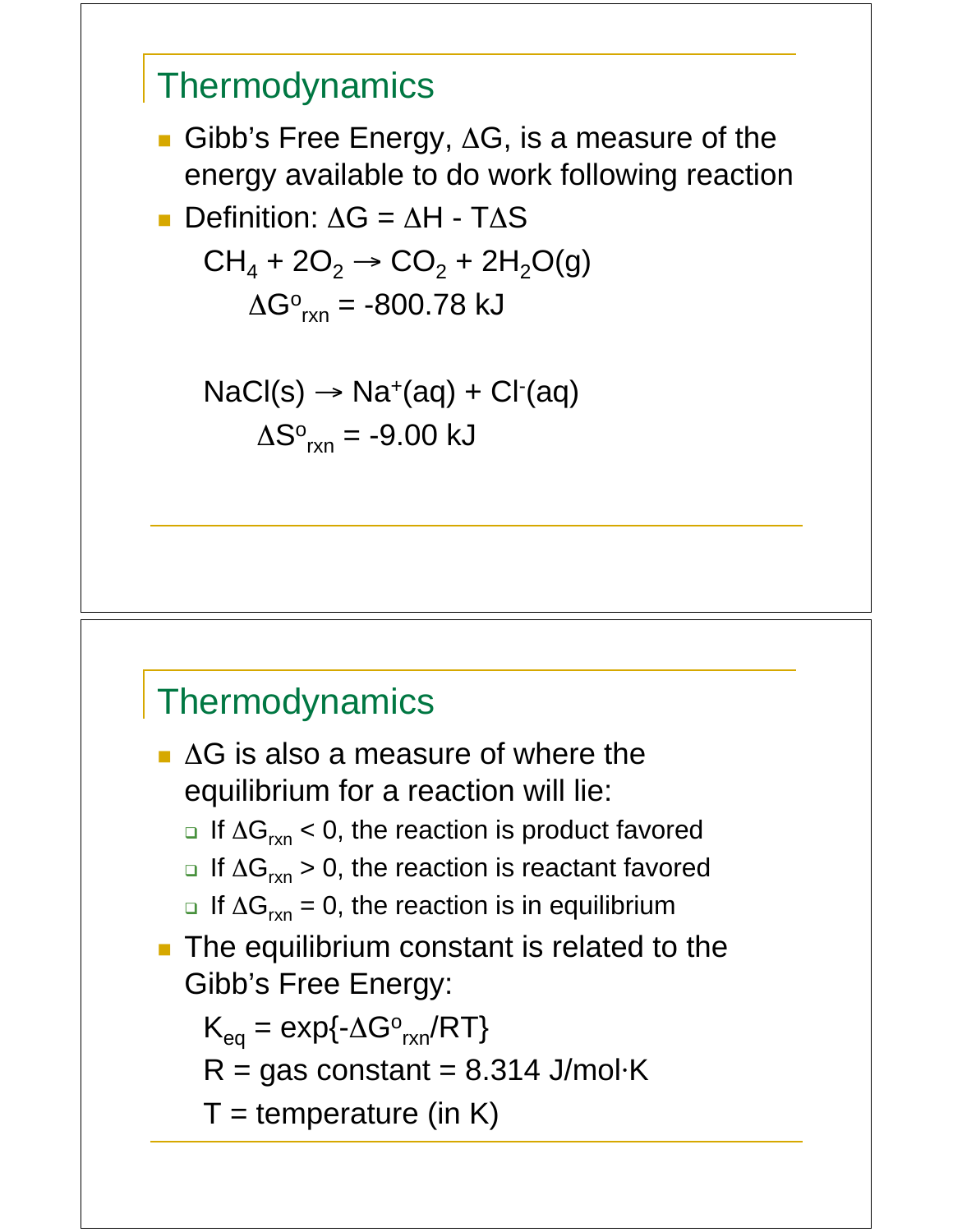### Solubility Products

- The solubility product,  $K_{sp}$ , for a salt is a specific type of equilibrium constant
- Given an excess of salt,  $K_{\rm SD}$  for the salt will determine how much of the salt will dissolve in water:

$$
M_xA_y(s) \leftrightarrow x M^{y+}(aq) + y A^{x-}(aq)
$$

$$
K_{sp} = [M^{y+}]^x [A^{x-}]^y
$$

#### Solubility Products

- **Many salts are only slightly soluble**
- **The solubility product is a measure of the** concentration of ions in a solution saturated with the salt

 $MA(s) \leftrightarrow M^{+}(aq) + A^{-}(aq)$   $K_{sp} = [M^{+}][A^{-}]$ 

#### Examples

 $AgCl(s) \leftrightarrow Ag^{+}(aq) + Cl^{-}(aq)$  $PbCl<sub>2</sub>(s) \leftrightarrow Pb<sup>2+</sup>(aq) + 2 Cl<sup>-</sup>(aq)$   $K<sub>sp</sub>=[Pb<sup>2+</sup>][Cl<sup>-</sup>]<sup>2</sup>=1.7x10<sup>-5</sup>$ AuBr<sub>3</sub>(s) ↔ Au<sup>3+</sup>(aq) + 3 Br (aq) K<sub>sp</sub>=[Au<sup>3+</sup>][Br<sup>-</sup>]<sup>3</sup>=4.0x10<sup>-36</sup>

(aq)  $K_{sp}=[Ag^+][Cl^-]=1.8x10^{-10}$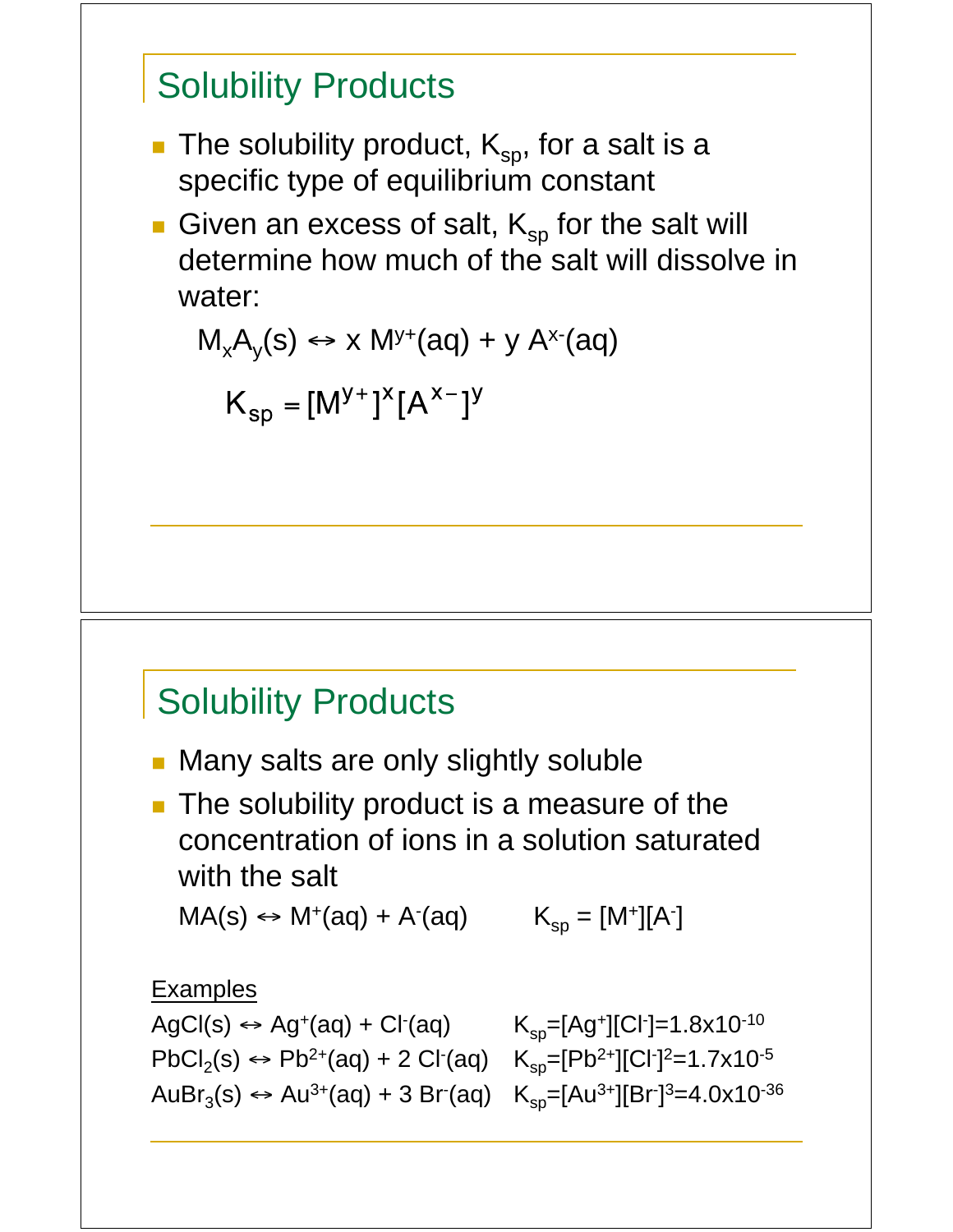### **Solubility Products**

Knowing the  $K_{sp}$ , we can calculate the concentration of ions in solution

Examples

AgCl(s) ↔ Ag<sup>+</sup>(aq) + Cl<sup>-</sup>(aq) K<sub>sp</sub>=[Ag<sup>+</sup>][Cl<sup>-</sup>]=1.8x10<sup>-10</sup>  $\infty$ -x x x

 $x^2 = 1.8 \times 10^{-10}$   $\Rightarrow$   $x = 1.3 \times 10^{-5}$  M = [Ag<sup>+</sup>] = [Cl<sup>-</sup>]

### **Solubility Products**

Examples PbCl<sub>2</sub>(s) ↔ Pb<sup>2+</sup>(aq) + 2 Cl<sup>-</sup>(aq) K<sub>sp</sub>=[Pb<sup>2+</sup>][Cl<sup>-</sup>]<sup>2</sup>=1.7x10<sup>-5</sup>  $\infty$ -x x 2x  $x(2x)^2 = 1.7 \times 10^{-5}$  $4x^3 = 1.7 \times 10^{-5}$   $\Rightarrow$   $x = 1.6 \times 10^{-2}$  M  $[Pb^{2+}] = 1.6 \times 10^{-2}$  M  $[Cl<sup>-</sup>] = 3.2 \times 10^{-2}$  M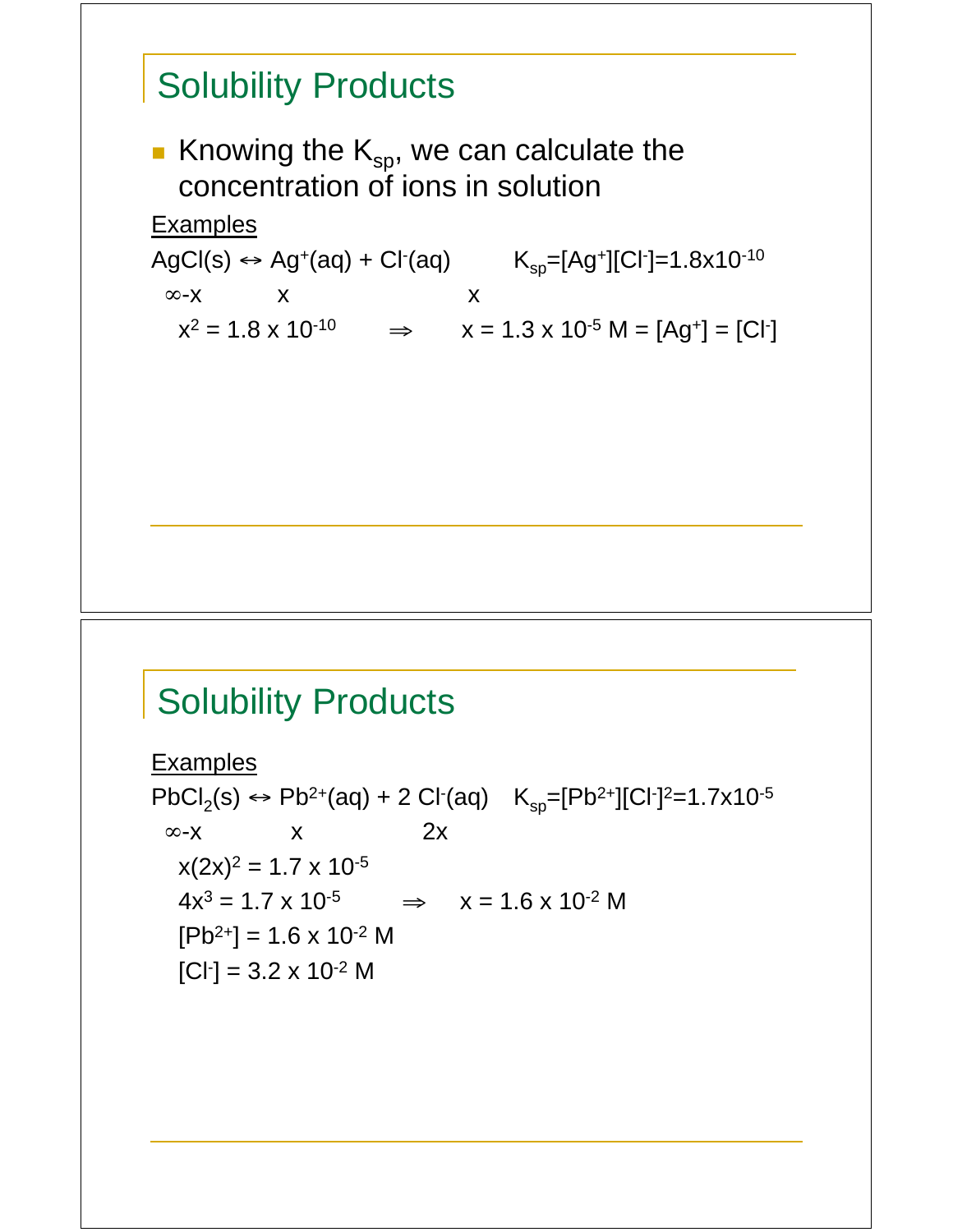#### Solubility Products

Examples AuBr<sub>3</sub>(s) ↔ Au<sup>3+</sup>(aq) + 3 Br (aq) K<sub>sp</sub>=[Au<sup>3+</sup>][Br<sup>-</sup>]<sup>3</sup>=4.0x10<sup>-36</sup>  $\infty$ -x x 3x  $x(3x)^3 = 4.0 \times 10^{-36}$  $27x^4 = 4.0 \times 10^{-36}$   $\Rightarrow$   $x = 6.2 \times 10^{-10}$  M  $[Au^{3+}] = 6.2 \times 10^{-10}$  M  $[Br] = 1.9 \times 10^{-9}$  M

#### **Solubility Products**

Examples—Common ion effect How much  $Pbl_2$  will dissolve in a 0.0100 M solution of NaI?  $Pbl_2(s) \leftrightarrow Pb^{2+}(aq) + 2 I'(aq)$   $K_{sp} = 8.7 \times 10^{-9}$  $\infty$ -x  $x$  2x + .0100  $x(2x+.0100)^2 = 8.7 \times 10^{-9}$  $x(4x^2 + 0.0400x + 1.0x10^{-4}) = 8.7 \times 10^{-9}$  $4x^3 + .0400x^2 + 1.0x10^{-4}x - 8.7x10^{-9} = 0$  $x = 8.4 \times 10^{-5}$  M vs 1.3 x 10<sup>-3</sup> M if no I<sup>-</sup>(aq) were present initially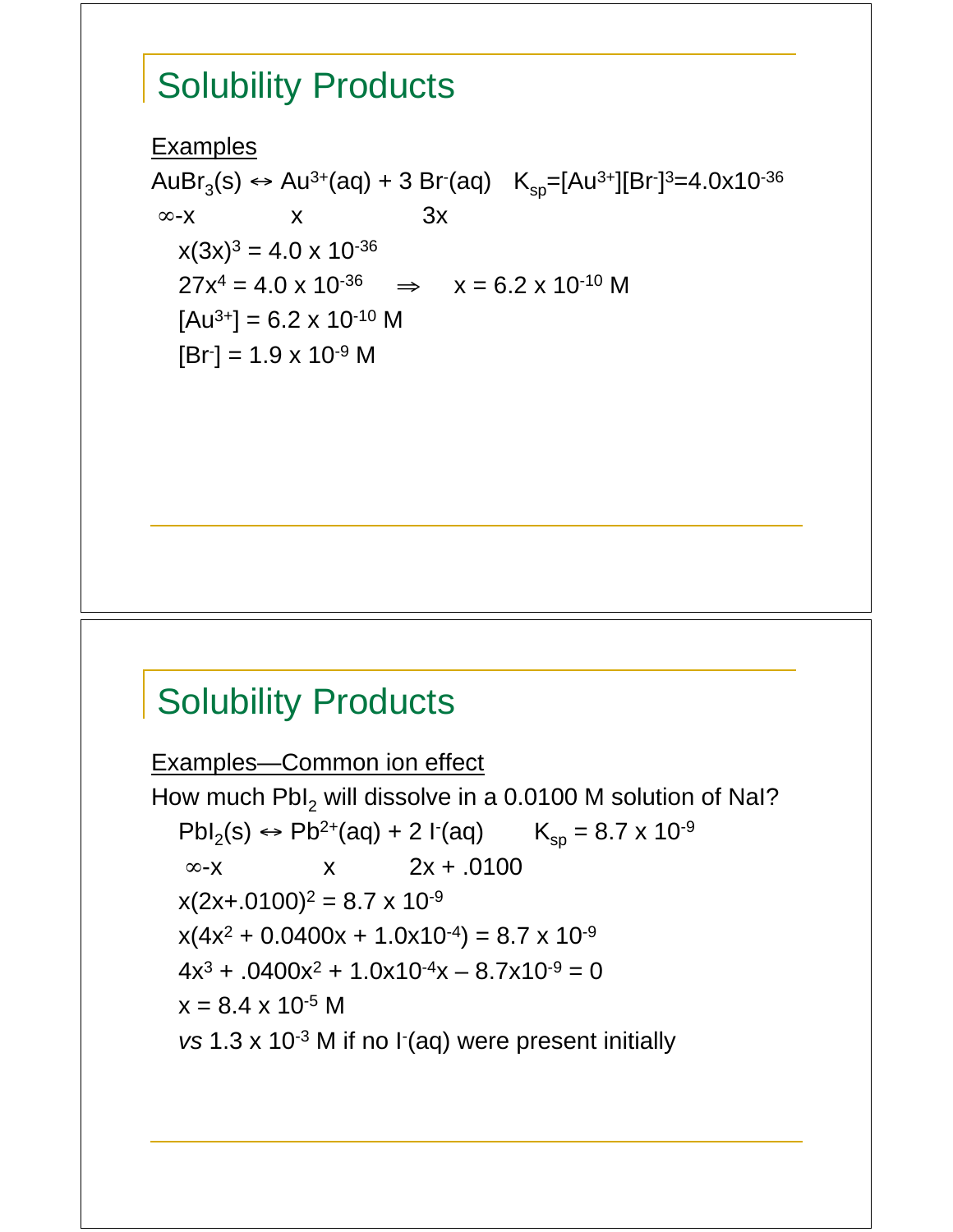#### **Precipitation**

Define ion quotient, Q, as:

$$
M_xA_y(s) \leftrightarrow x M^{y+}(aq) + y A^{x-}(aq)
$$

$$
Q = [M^{y+}]^x [A^{x-}]^y
$$

Q looks just like  $K_{eq}$ , but the system is not in equilibrium

A precipitate will form only when Q exceeds  $K_{\rm so}$ 

- $\Box$  Q < K<sub>sp</sub>: solution is unsaturated—no precipitate
- $\Box$  Q >  $\mathsf{K}_{\mathsf{sp}}$ : solution is saturated—precipitate forms
- $\Box$  Q =  $\mathsf{K}_{\mathsf{sp}}$ : solution at saturation point

#### **Precipitation**

Example: a solution contain 0.0200 M Pb<sup>2+</sup> and 0.0500M Ag+. You want to remove one of the ions from solution by adding CI<sup>-</sup> without precipitating the other ion.

**Nhich metal will precipitate first?** 

$$
K_{\rm sp}(AgCl) = [Ag^*][Cl^*] = 1.8 \times 10^{-10}
$$
  

$$
K_{\rm sp}(PbCl_2) = [Pb^{2+}][Cl^*]^2 = 1.7 \times 10^{-5}
$$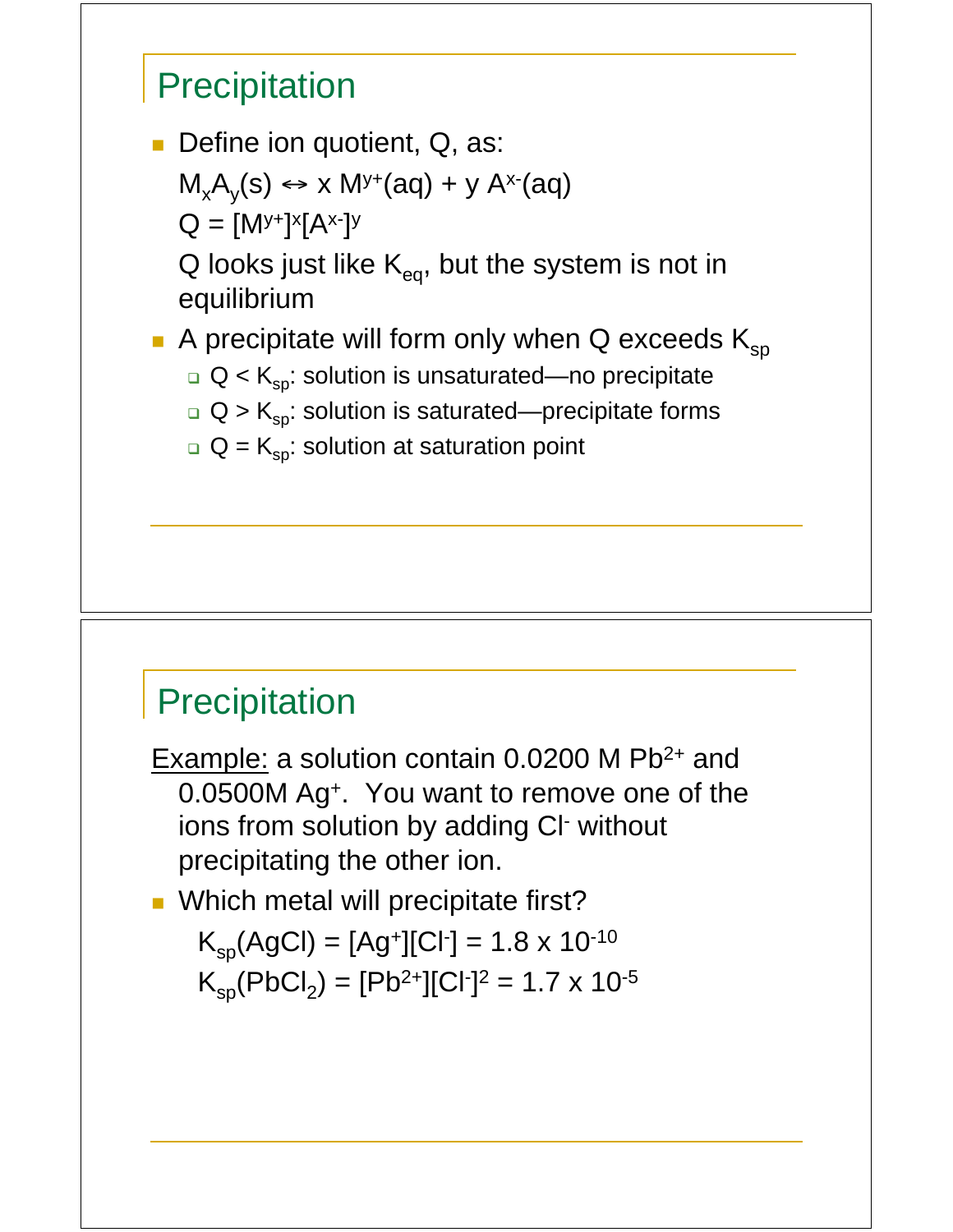#### **Precipitation**

Example:

**How much CI must be added before each metal** begins to precipitate? Silver:  $[Cl^-] = K_{sp}/[Ag^+] = 1.8 \times 10^{-10}/0.0500$  $= 3.6 \times 10^{-9}$  M Lead:  $[Cl^{-}] = {K_{sp}/[Pb^{2+}]}^{1/2}$  $= \{1.7 \times 10^{-5}/0.0200\}$  $= 0.029 M$ 

#### **Precipitation**

Example:

How much Ag<sup>+</sup> will remain in solution when lead begins to precipitate?  $G$ [Cl<sup>-</sup>] = 0.029 M when lead begins to precipitate  $[Ag^+] = K_{sp} / [Cl^-] = 1.8 \times 10^{-10} / 0.029$  $= 6.2 \times 10^{-9}$  M %Ag remaining =  $6.2 \times 10^{-9} / 0.0500 \times 100\%$  $= .0000124%$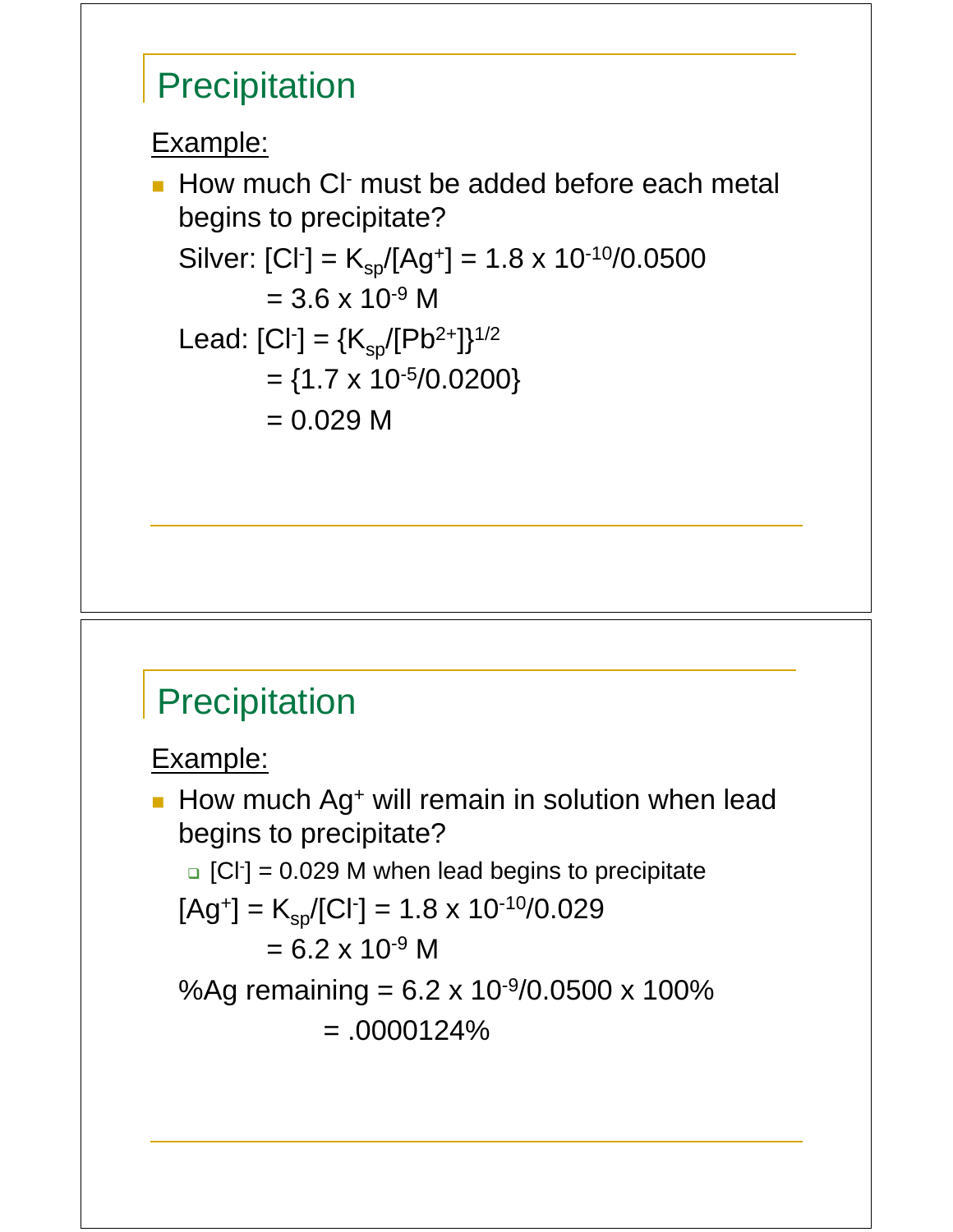#### Complex Formation

**Figure Frequently, a metal may combine with one or** more simple anions or neutral species to form an ion soluble in water. The resulting ion is called a complex ion:

 $Cu^{2+} + 4NH_3(aq) \rightarrow Cu(NH_3)_4^{2+}(aq)$  $K_{eq} = 2.3 \times 10^{12}$ 

 Copper acts as a Lewis Acid (accepts pair of electrons) and ammonia acts as a Lewis Base (donates pair of electrons)

#### Complex Formation

 $Cu<sup>2+</sup>$  electron configuration: [Ar]  $4s<sup>2</sup>$  3d<sup>6</sup>

 $Cu<sup>2+</sup>$  hybridizes to sp<sup>3</sup>d<sup>2</sup> which leaves unoccupied hybrid orbitals

Each  $NH<sub>3</sub>$  has an electron lone pair on the nitrogen atom which fills the hybrid orbitals to make a complex ion:

$$
H_3N: \begin{array}{ccc} & & \mathbf{.NH}_3 \\ & & \mathbf{.} \mathsf{NH}_3 \end{array} \Rightarrow \begin{bmatrix} & & \mathsf{NH}_3 \\ & | & \mathsf{NH}_3 \\ & & \mathsf{NH}_3 \end{bmatrix}^{\mathbf{2}+}\\ \mathsf{HH}_3 & \\ & & \mathsf{NH}_3 \end{array}
$$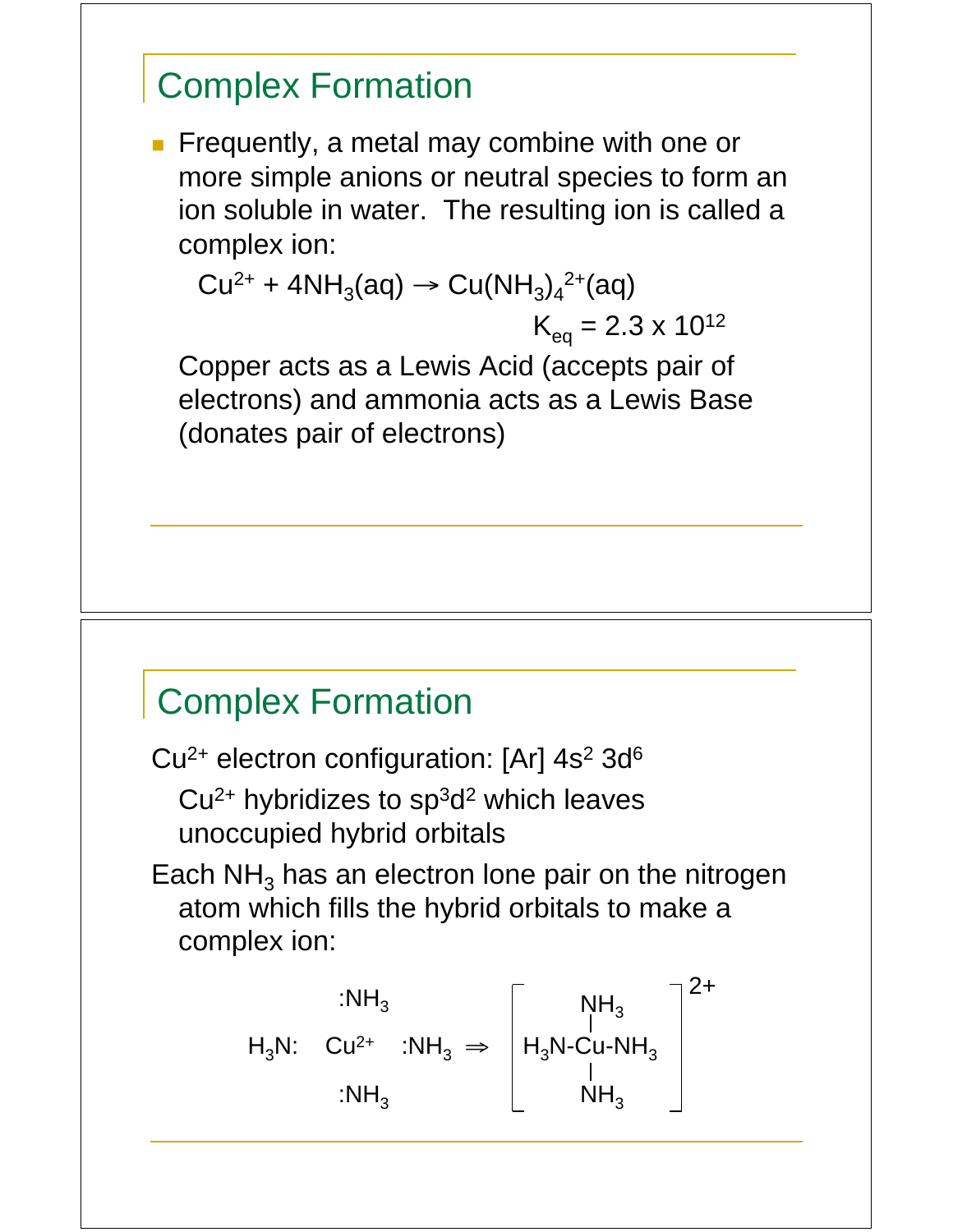## Complex Formation Example: Determine the concentration of  $Cu<sup>2+</sup>$  in a 0.50 M  $NH<sub>3</sub>(aq)$  solution  $Cu^{2+} + 4NH_3(aq) \rightarrow Cu(NH_3)_4^{2+}(aq)$  because the equilibrium constant is large, the reaction will strongly favor the product : let reaction go completely to right, and then allow some dissociation back to reactants  $Cu^{2+} + 4NH_3(aq) \rightarrow Cu(NH_3)_4^{2+}(aq)$ x 4x 0.125 - x

#### Complex Formation

Example: Determine the concentration of Cu<sup>2+</sup> in a 0.50 M  $NH<sub>3</sub>(aq)$  solution

$$
K_{\text{eq}} = \frac{[Cu(NH_3)_4^{2+}]}{[Cu^{2+}][NH_3]^4} = 2.3 \times 10^{12}
$$

$$
= \frac{(0.125 - x)}{x (4x)^4} = 2.3 \times 10^{12} \qquad \text{as}
$$

ssume x is negligible

rearranging gives : 256 
$$
x^5 = \frac{0.125}{2.3x10^{12}}
$$

$$
x = 7.3 \times 10^{-4} \text{ M} = [Cu^{2+}]
$$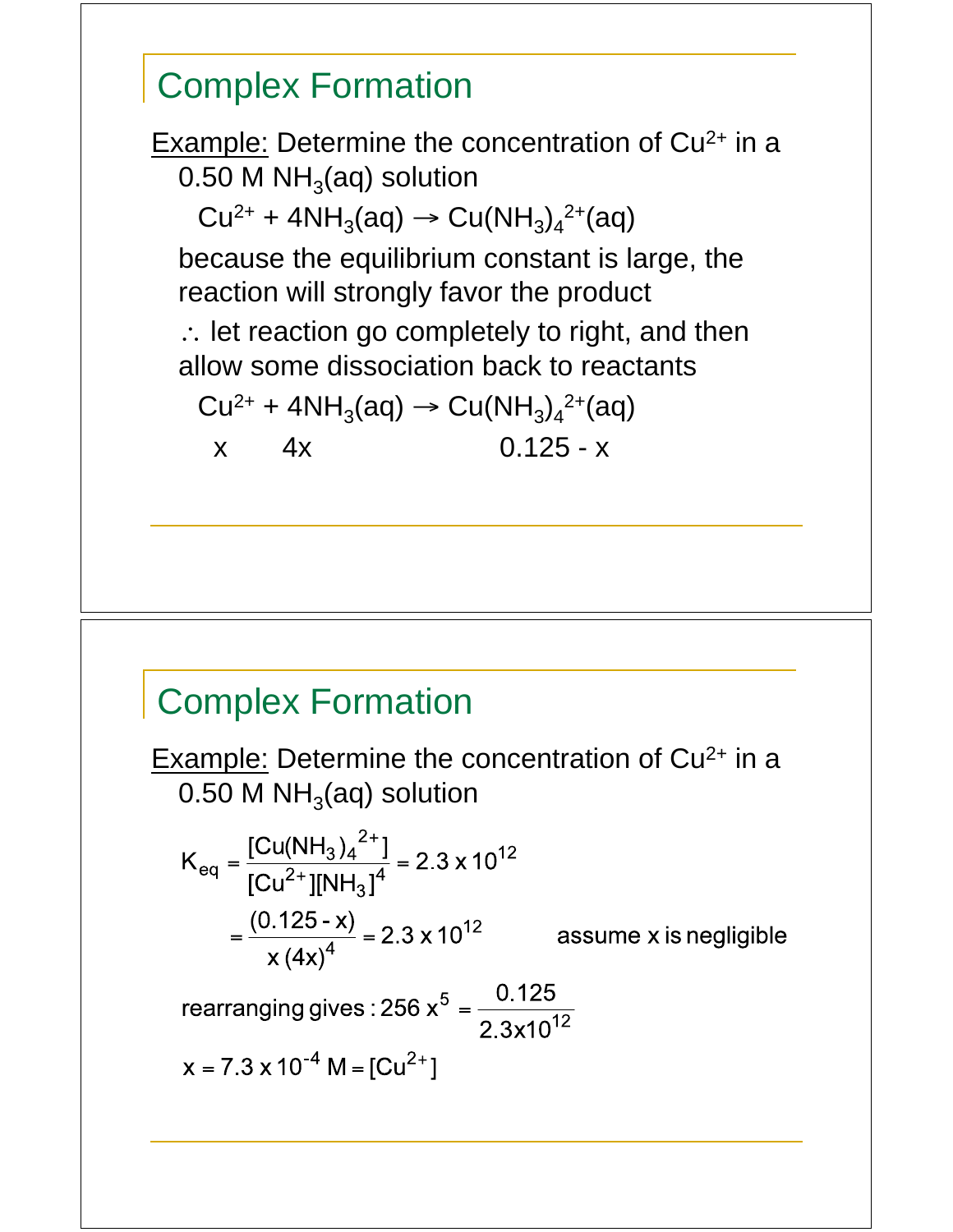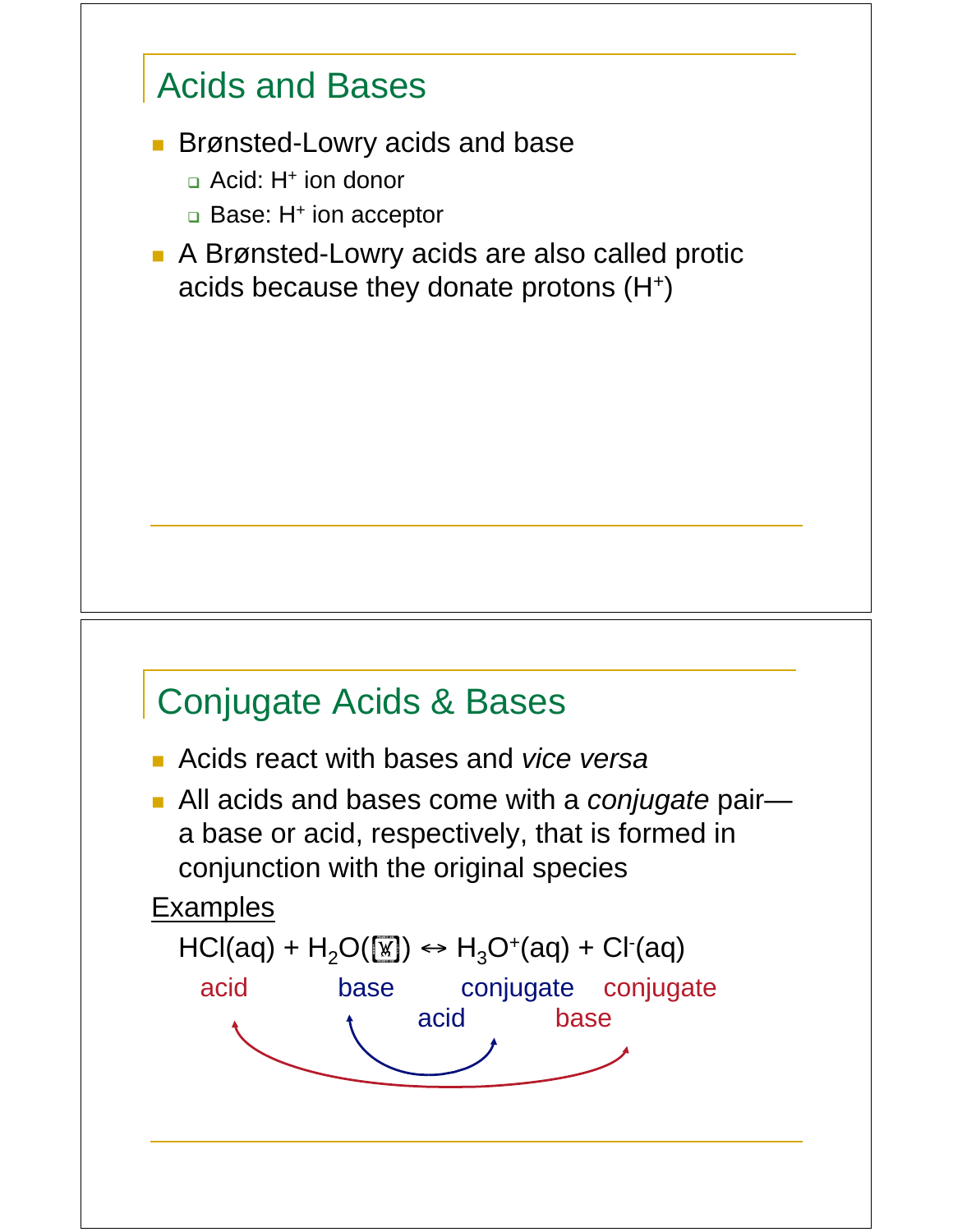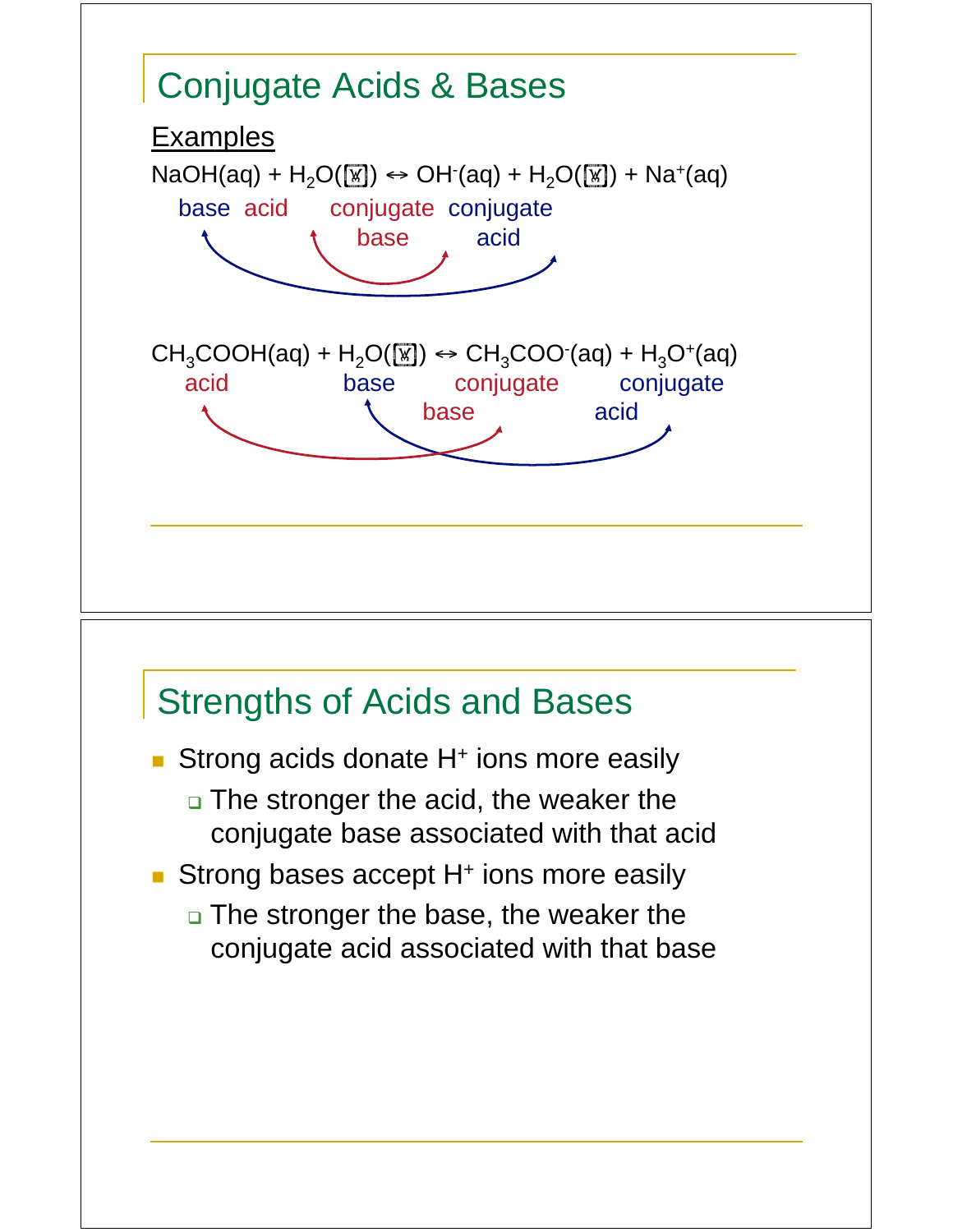

# The pH Scale

- **PH** is a measure of the hydronium ion content of a solution
- pH is defined as:

```
pH = -log[H<sub>3</sub>O<sup>+</sup>]
```
log is log base 10, not ln (natural log)

 $[H_3O^+]$  is given in molar units (M)

pH of pure water ([H3O+] = 1.0 x 10-7 M):

 $pH = -log(1.0x10^{-7}) = 7.0$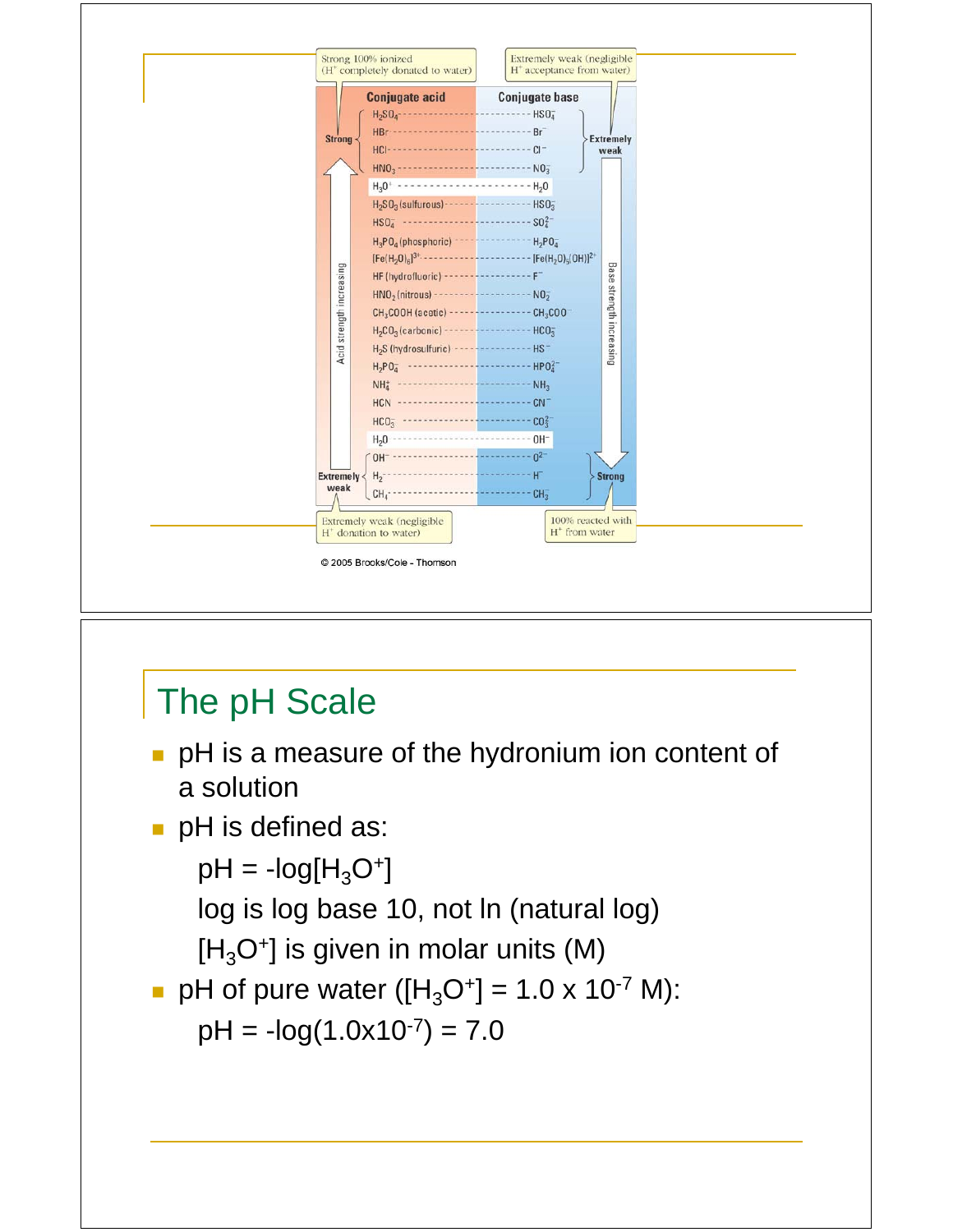

 $pH > 7 \Rightarrow$  basic

# The pH Scale

- We can also use pOH to describe a solution
- **pOH** is defined as:

 $pOH = -log[OH^{-}]$ 

The sum of pH and pOH must equal 14  $pH + pOH = 14$ 

assuming room temperature (25  $\mathrm{^{\circ}C}$ )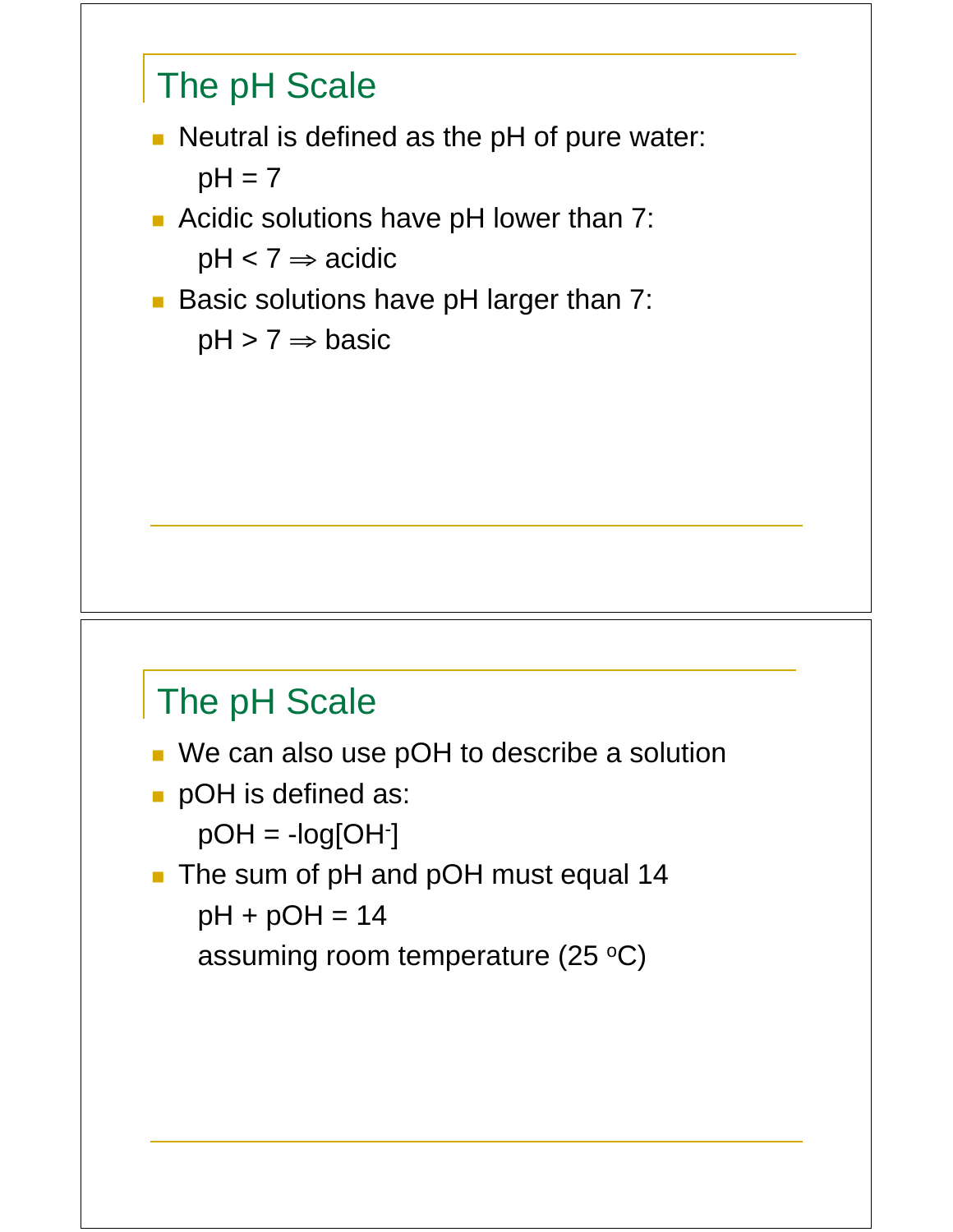#### The pH Scale

Example Find  $[H_3O^+]$  of a solution that has pOH = 9.37 Method 1: Calculate pH, then  $[H_3O^+]$ Step 1: Determine pH  $pH = 14 - pOH = 14.00 - 9.37 = 4.63$ Step 2: Determine  $[H_3O^+]$  $[H_3O^+] = 10^{-pH} = 10^{-4.63} = 2.34 \times 10^{-5}$  M

#### The pH Scale

Example (con't.) Find  $[H_3O^+]$  of a solution that has pOH = 9.37 Method 2: Calculate [OH $\cdot$ ], then [H<sub>3</sub>O $\cdot$ ] using K<sub>w</sub> Step 1: Determine [OH<sup>-</sup>]  $[OH$ ] = 10<sup>-pOH</sup> = 10<sup>-9.37</sup> = 4.27 x 10<sup>-10</sup> M Step 2: Determine  $[H_3O^+]$  using  $K_w$  $[H_3O^+] = K_w/[OH^-] = (1.0x10^{-14})/(4.27x10^{-10})$  $= 2.34 \times 10^{-5}$  M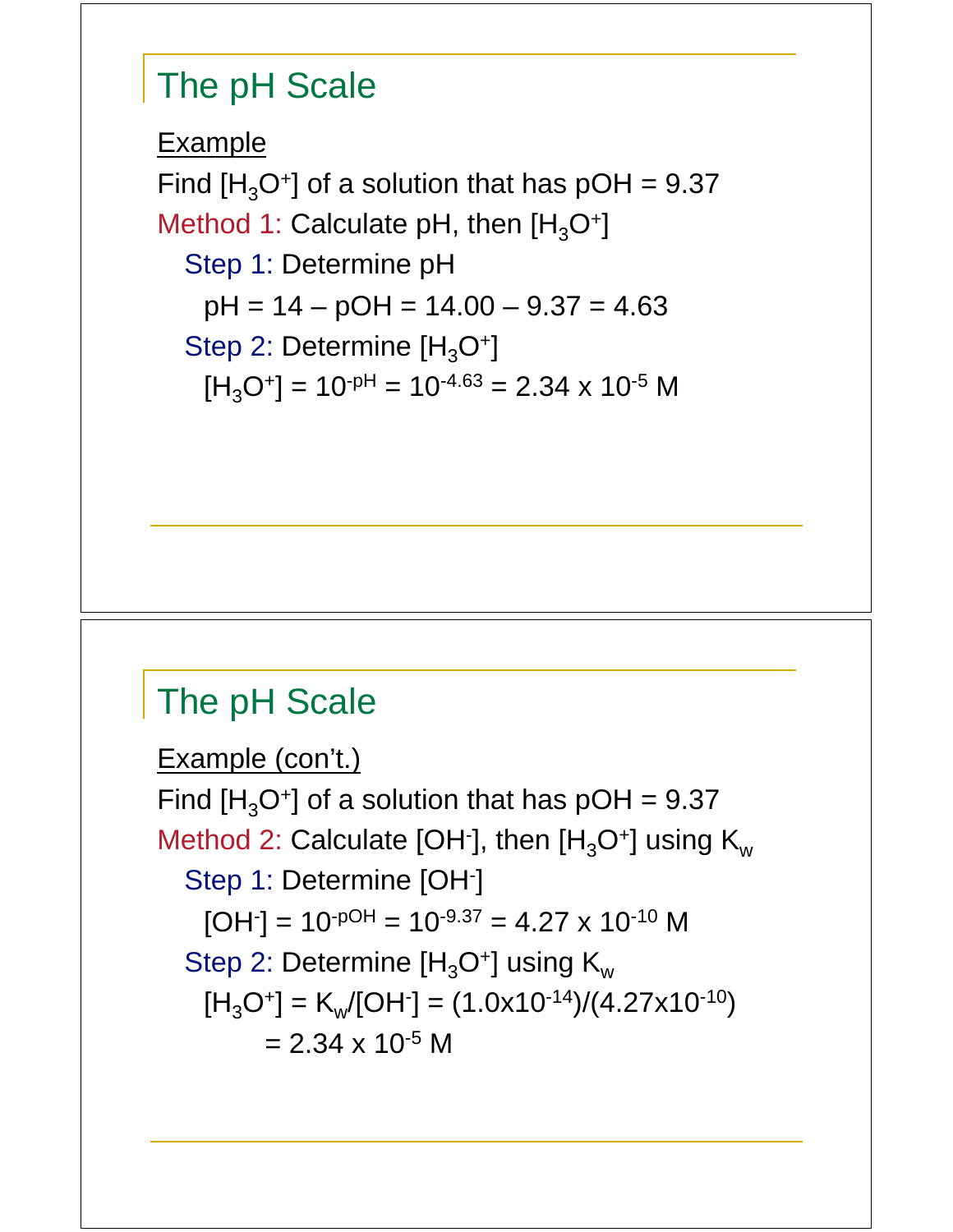#### Ionization Constants

**The extent of dissociation of an acid or base in** H2O can be quantified using its *ionization constant*— $K_a$  is a specific type of equilibrium constant

 $HA(aq) + H_2O(\boxed{M}) \leftrightarrow H_3O^+(aq) + A^-(aq)$  acid base c. acid c. base  $\overline{L}$   $\overline{C}$   $\overline{C}$   $\overline{C}$   $\overline{C}$   $\overline{C}$   $\overline{C}$   $\overline{C}$   $\overline{C}$   $\overline{C}$   $\overline{C}$   $\overline{C}$   $\overline{C}$   $\overline{C}$   $\overline{C}$   $\overline{C}$   $\overline{C}$   $\overline{C}$   $\overline{C}$   $\overline{C}$   $\overline{C}$   $\overline{C}$   $\overline{C}$   $\overline{C}$   $\overline{$ 

$$
K_{a} = \frac{[H_{3}O^{+}][A^{-}]}{[HA]} = \frac{[H_{3}O^{+}][\text{conjugate base}]}{[\text{acid}]}
$$

[HA] = undissociated acid in solution

#### Ionization Constants

Example:

Acetic acid has a  $K_a = 1.8 \times 10^{-5}$ Determine the pH of a 0.2 M acetic acid solution  $CH<sub>3</sub>COOH(aq) + H<sub>2</sub>O([\textbf{M})) \leftrightarrow CH<sub>3</sub>COO(aq) + H<sub>3</sub>O<sup>+</sup>(aq)$ 

| CH <sub>3</sub> COOH |          | $CH_3COO^-$ | $H_3O^+$ |  |
|----------------------|----------|-------------|----------|--|
| initial              | 0.2      |             |          |  |
|                      | -X       | x.          |          |  |
| equil                | $.2 - x$ |             |          |  |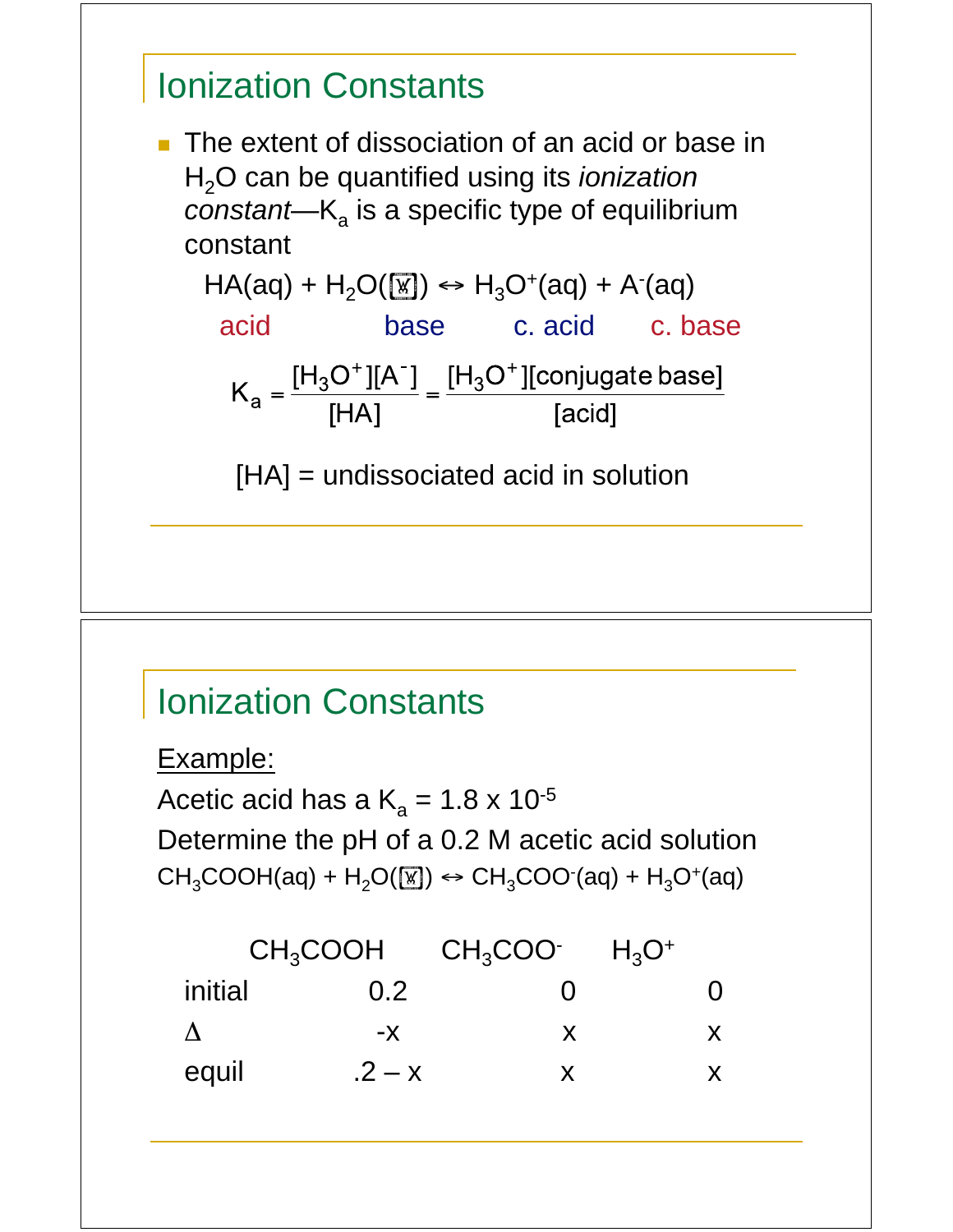#### Ionization Constants

I

Example (con't.): Determine the pH of a 0.2 M acetic acid solution

$$
\begin{aligned}\n\mathbf{X}_{a} &= 1.8 \times 10^{-5} = \frac{[CH_{3}COO^{-}][H_{3}O^{+}]}{[CH_{3}COOH]} \\
1.8 \times 10^{-5} &= \frac{x^{2}}{.2 - x} \implies x = 0.0019 \, \text{M}\n\end{aligned}
$$

 $pH = -log[H<sub>3</sub>O<sup>+</sup>] = -log(.0019) = 2.7$ 

#### Ionization Constants

 $K_b$  is a specific equilibrium constant for bases

$$
B(aq) + H2O([\underline{w}]) \leftrightarrow HB+(aq) + OH-(aq)
$$
  
base acid c. acid c. base  

$$
Kb = \frac{[HB+][OH-]}{[B]} = \frac{[OH-][conjugate acid]}{[base]}
$$
  
[B] = undissociated base in solution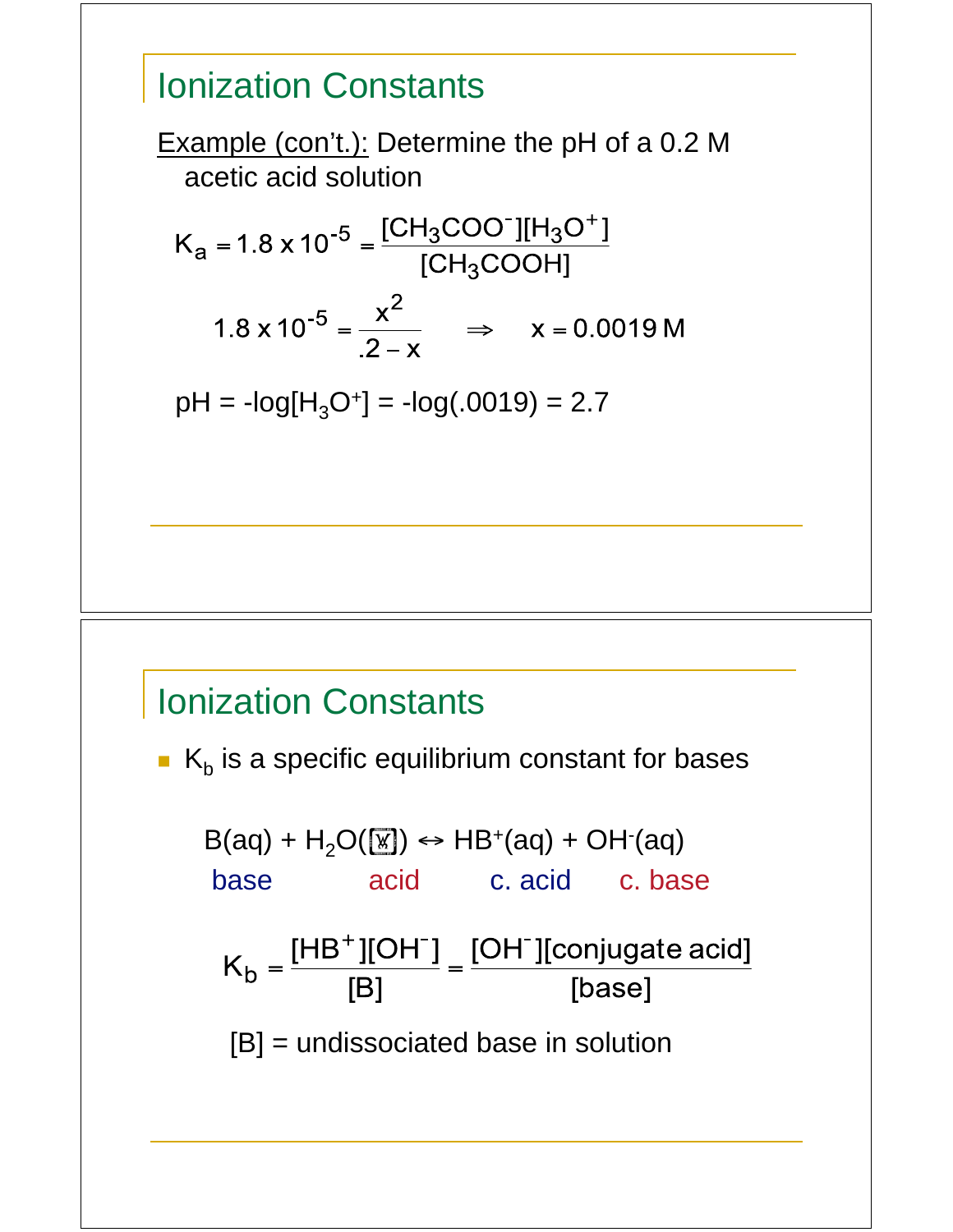# Ionization Constants Example: Determine [B] in a 1.82 x 10<sup>-3</sup> M solution of  $NH<sub>3</sub>$  $NH<sub>3</sub>(aq) + H<sub>2</sub>O(W) \leftrightarrow NH<sub>4</sub><sup>+</sup>(aq) + OH<sup>-</sup>(aq)$  $NH<sub>3</sub>$   $NH<sub>4</sub>$ <sup>+</sup> + OH initial  $1.82 \times 10^{-3}$  0 0  $\Delta$  -x x x x equil  $1.82x10^{-3} - x$  x x

#### Ionization Constants

Example:  $NH<sub>3</sub>(aq) + H<sub>2</sub>O(W) \leftrightarrow NH<sub>4</sub><sup>+</sup>(aq) + OH<sup>-</sup>(aq)$  $K_b = 1.8 \times 10^{-5} = \frac{[NH_4^+][OH^-]}{[NH_3]} = \frac{x^2}{1.82 \times 10^{-3} - x}$  $x = 1.72 \times 10^{-4}$  M = [NH<sub>4</sub><sup>+</sup>] = [OH<sup>-</sup>]  $[NH<sub>3</sub>] = 1.82 \times 10^{-3} M - 1.72 \times 10^{-4} M$  $= 1.65 \times 10^{-3}$  M